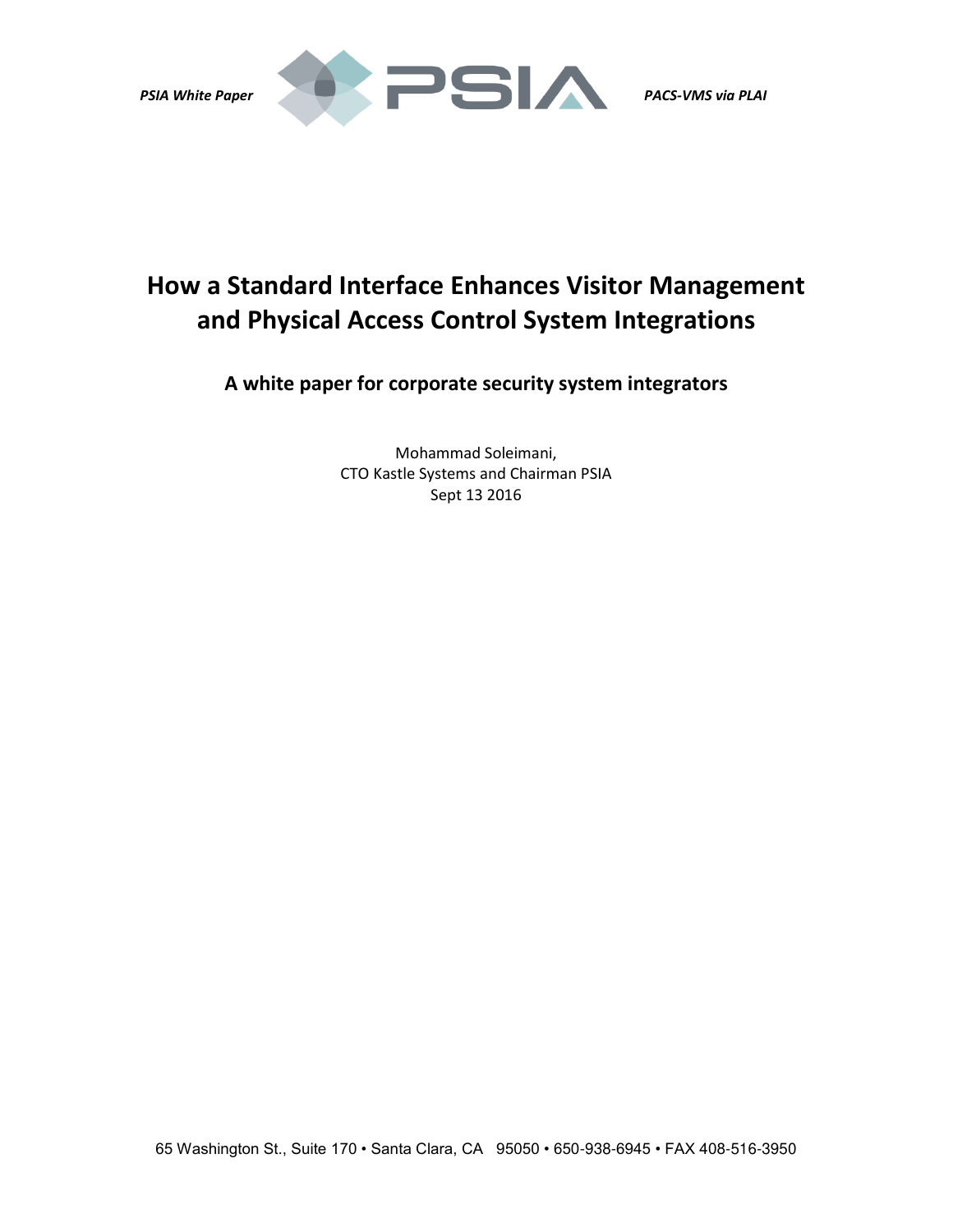

### **Abstract**

This white paper presents the use-case and solution for corporations that are integrating visitor management systems (VMS's) and physical access control systems (PACS's) as an integral part of their strategy for enhanced security across their facility and building perimeter.

In reflection to the state of the world today, the need for higher levels of security is being driven by threats to personnel, property, and company assets. As companies welcome many different types of visitors – business guests, employee relatives, delivery or repair personnel, or potential candidates for hire – on any given day, it is essential that they are processed in a swift, accurate, and courteous manner without compromising the security of the building and staff.

In an effort to handle access of authorized personnel within the organization and to improve security measures, many corporations are using a VMS to check-in/check-out and track visitors. In these corporate settings, integrating the VMS and PACS is essential in sharing visitor information across the facility. Doing so provides appropriate physical access, limits access to restricted areas, offers visitor tracking capabilities through the VMS, and overall assures enhanced security. Integrating these systems also facilitates efficiency in visitor processing and improved visitor service by eliminating the need to manually enter duplicate information in both the VMS and PACS.

Making it possible to integrate these systems with plug-and-play simplicity, the Physical Security Interoperability Alliance (PSIA) provides a standard interface that enables visitor information to be exchanged between the VMS and PACS: the Physical-Logical Access Interoperability (PLAI) specification. This paper describes the PLAI solution, its application and benefits in VMS PACS environments, and demonstrates how one client is implementing PLAI to allow physical access for regular visitors.

# **Scope of the Problem**

In today's world, corporate security is of paramount importance. Most companies have deployed a PACS to manage building entry and door access. While some companies may still rely on employees to escort visitors during their visit and to gain physical access using the employees' credentials, an increasing number of corporations are now using a VMS.

Integrating the VMS and PACS is key for sharing visitor information across the facility and ensuring proper physical access permissions/restrictions; however, doing so presents its own set of challenges. The development of custom code and scripts may be required to bridge different vendor systems application program interfaces (APIs). This in-house development process can be costly to develop and cumbersome to maintain. It also lacks flexibility if one or more of the systems needs to be switched to a different vendor, and scalability in enterprise environments, where multiple PACS's are deployed increasing the cost and complexity of the system.

In other scenarios, where the VMS and PACS are not integrated at all, corporations are challenged with tedious management of disparate systems and need to fill in the gap with added business costs, labor, and operations. The absence of any system integration requires visitor information to be manually entered in both systems, creating work redundancy and potentially increasing visitor registration time. Similarly, when a visitor checks-out, their information must be resolved in both systems requiring duplication of effort.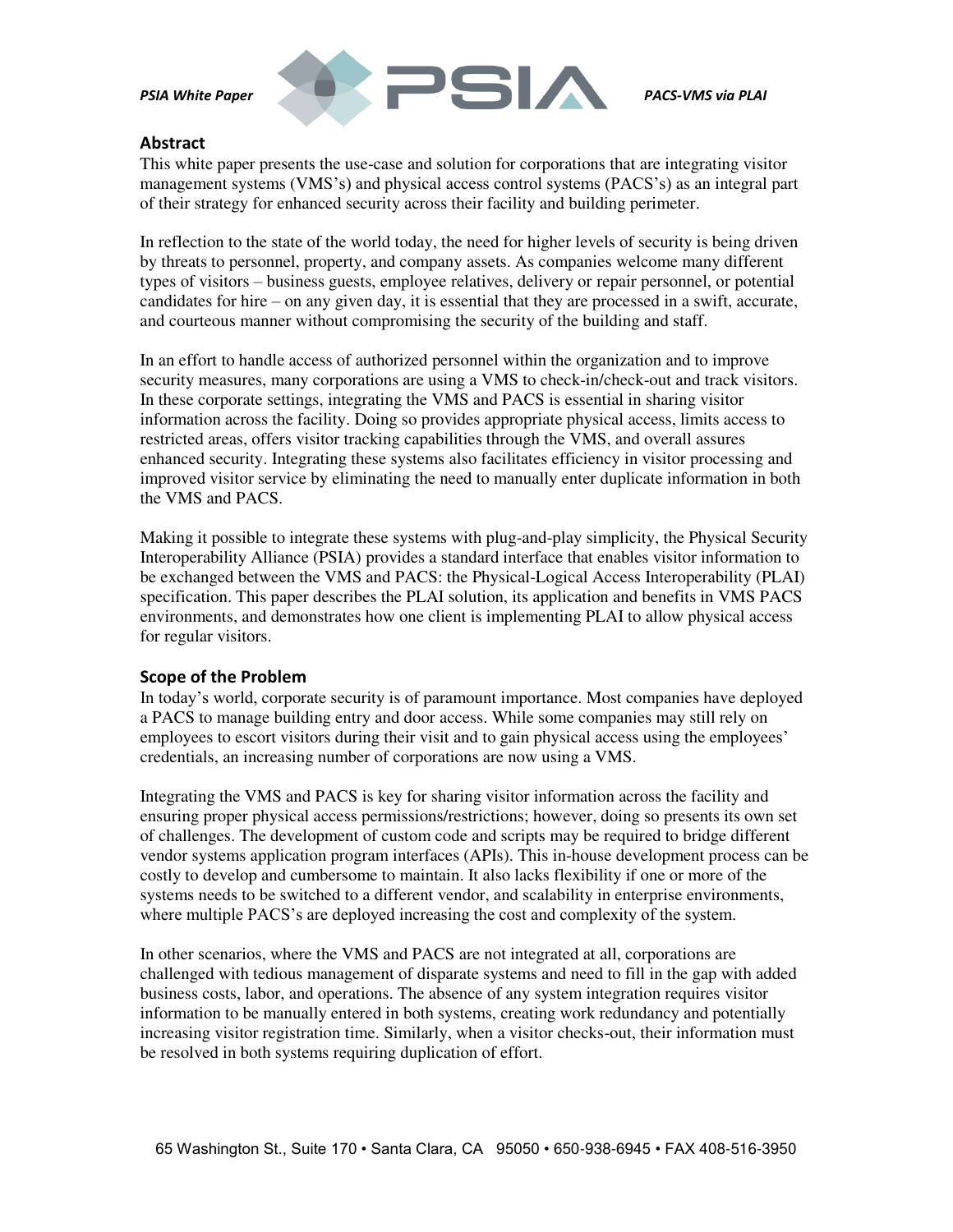



These challenges common to VMS PACS integrations are overcome by the standardization and flexibility of PLAI enabling corporations to share visitor registration and access permissions between systems and ensure robust corporate security.

## **How PLAI Enhances VMS PACS Interoperability**

PLAI makes it possible to integrate VMS and PACS systems over a well-defined HTTPS REpresentational State Transfer (REST) API and is adaptable when having to add or replace a VMS, PACS, or both. This standard interface is built with extensibility in mind, which makes not only adding features into the specification relatively easy, but also makes it so that users can customize and extend the features of PLAI if necessary.

Figure 1 shows how PLAI is implemented in a VMS-PACS environment to support bidirectional visitor information management over a REST API. In this scenario:

- The VMS is the authoritative source for visitor identities. Each visitor is uniquely identified by a 128-bit universally unique identifier (UUID).
- Visitor information is shared via the PLAI agent (REST client) with the PACS (REST server). Visitor information includes:
	- o Name
	- o Email address
	- o Access rights (roles)
	- o Visit duration
	- o Credential format and details (i.e., barcode, mobile credential)
- Optionally, visitor information may include:
	- o Visitor's company
	- o Visitor's contact method
	- o Visitor's point of contact
- The PACS (REST server) may also optionally share visitor location data (access grants, etc.) with the VMS.



Figure 1. The PLAI agent provides visitor information to the PACS using the PLAI standard interface. Visitor pre-registration information is reconciled with the VMS upon visitor sign-in and access is permitted as configured.

In a VMS PACS implementation, the VMS specifies visitor roles for each visitor. For example,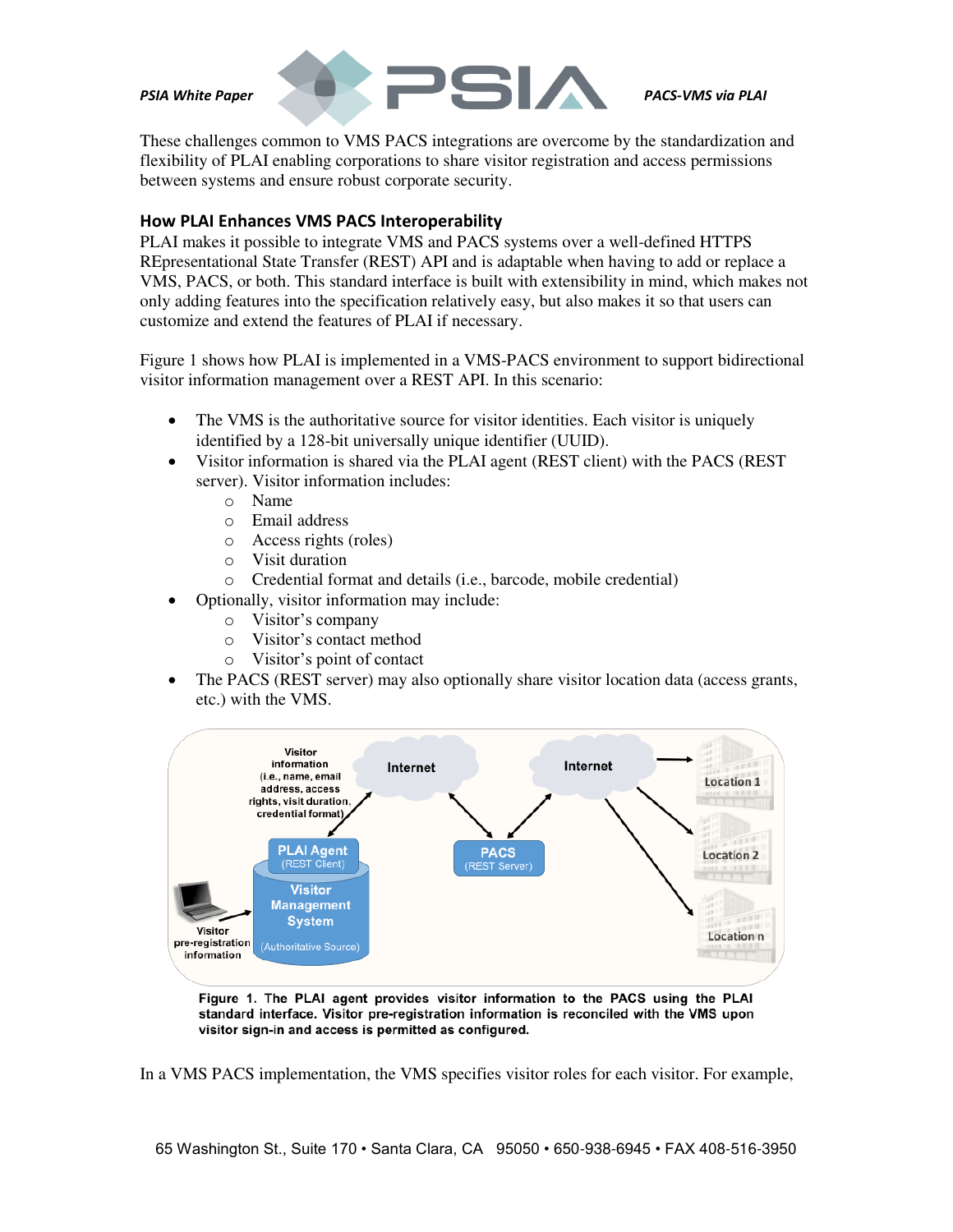

company "ABC Co" may have roles such as "ABC Co Basic Visitor Access" and "ABC Co VIP Visitor Access." These roles are understood by the PACS to allow physical access to buildings, specific floors, or individual doors; entry is permitted or denied based on the user privileges for that role as provided from the authoritative source.

Additionally, email address information may be used to electronically notify employees upon visitor arrival, and also to send confirmation notices and provide the PACS interface with a method of contact for the visitor.

### **Solution Benefits**

In VMS-PACS environments, PLAI offers benefits such as:

- Clearly-defined specifications for security device communications, which offers significant cost savings on API development and potentially more resources for the development of new features and enhancements.
- Plug-and-play integration, which delivers a streamlined solution in lieu of costly and labor-intensive custom code and scripts.
- Common-event language interoperability, which provides a unified view of security data and the ability to trigger automated responses or alerts in other systems.
- Backwards compatibility, which ensures scalability with compliant devices regardless of version level.
- Robust specifications, which support operating system or application software upgrades with transparency and eliminate custom interface maintenance expenses.<sup>1</sup>

### **From Concept to Commercial Implementation**

More than 65 physical security manufacturers and systems integrators have been involved in advancing standards through the PSIA. Most of the leading access control companies are engaged in the development of the PLAI specification. Their focus is on promoting interoperability of IPenabled security devices and systems and developing open specifications pertaining to networked physical security technology. $2^{2}$ 

PLAI has been demonstrated at ISC West (April 2016) and extensions to the specification are continually being evaluated within the PSIA PLAI Working Group to enhance its functionality. Other vendors actively involved in the development of PLAI include Tyco, Lenel, Honeywell, Kastle Systems, Stanley Security, and Gallagher.

A recent implementation of the PLAI VMS integration took place between Kastle Systems with Quantum Secure (now a part of HID Global) for the Department of Treasury. In order to facilitate ease of visitor management for employee visitors at the Treasury site hosted by Kastle's PACS, Quantum Secure implemented PLAI and provided VMS services to which Kastle built their API around. In this application, when a visitor in Quantum Secure's system requires access to a Kastle space, Quantum Secure communicates RESTfully to Kastle's PACS, and the visitor is granted entry within the access rights and time constraints that have been granted. Most importantly, this interface was implemented using the standardized PLAI API. Because government organizations at all levels are especially keen on reducing use of non-standard and proprietary APIs, the PLAI implementation was a natural fit.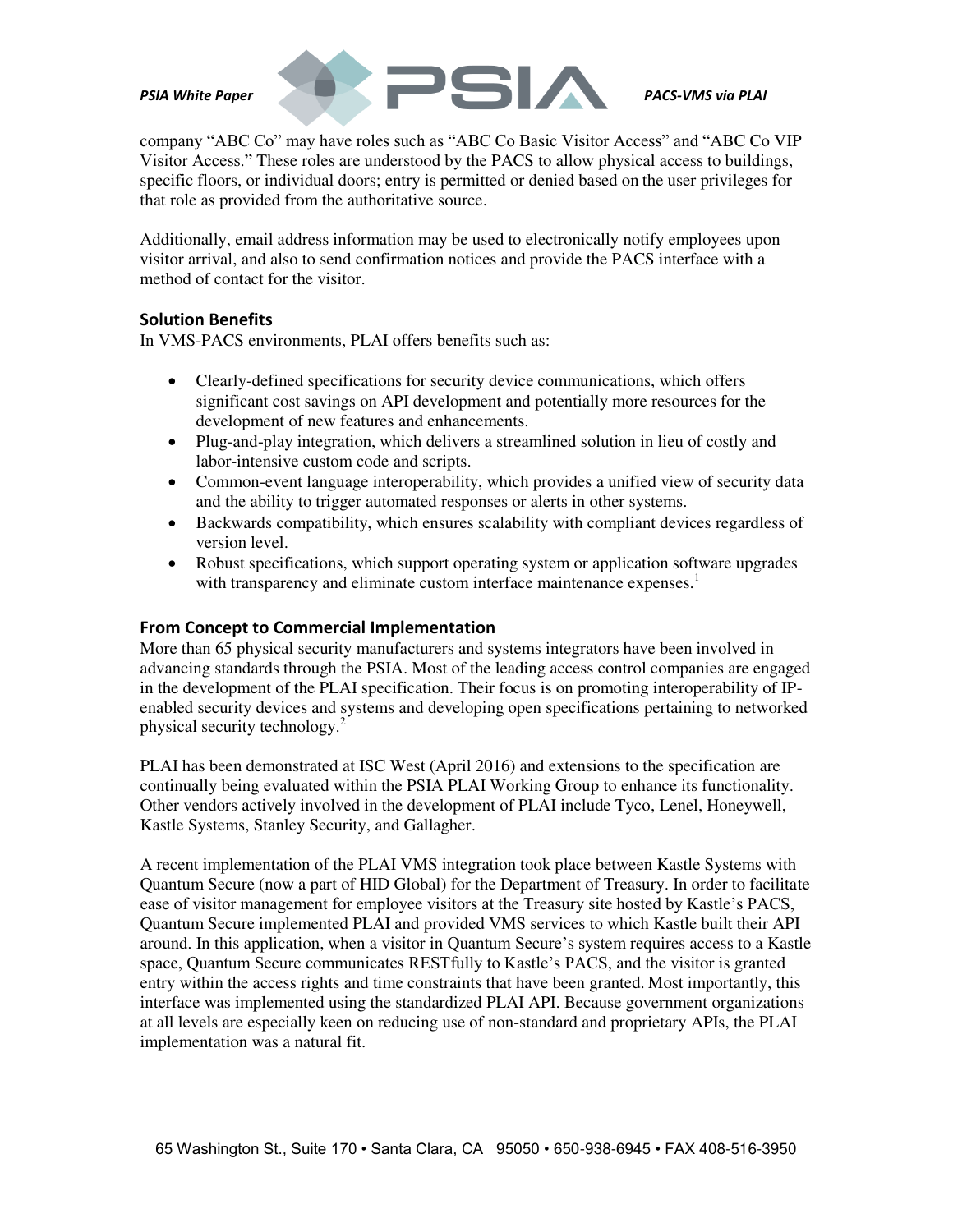

The Irvine Company also implemented the PLAI VMS solution with Kastle. Irvine maintains stringent operational control of their facilities through sophisticated automation. In this application, when a guest is scheduled to visit an Irvine site managed by Kastle's PACS, Irvine utilizes PLAI to not only provide the basic visitor data, but they also take advantage of PLAI's extensibility to supply Kastle additional data elements such as the visitor's company name, the visitor's contact method, and the visitor's point of contact.

The adoption of the PLAI standard interface across VMS vendors will help to ensure ease of interoperability between systems, as well as successful, scalable, and low-maintenance integrations. Greater system interoperability correlates with gaining the most from security equipment in terms return on financial investment and functionality.

#### **Summary**

Stand-alone systems are quickly becoming obsolete as corporations drive the need for disparate systems to work together and technological advancements make it readily possible. Faced with the need to provide a high level of corporate security, maintain visitor service, and preserve corporate image, many companies are deploying a VMS and PACS, and the integration between these systems is becoming prevalent.

The demand for sophisticated security measures and sharing of credential information from one system to another in a seamless fashion depends upon adaptable and scalable interfaces. With PLAI, a flexible VMS-PACS system integration is possible. The PLAI solution offers all the benefits of a standards-based interface and is suitable for the integration needs of today and easily scalable to meet future needs as directed by growth and change.

To become a PSIA member, or for PLAI specification details and other documentation to help meet your integration needs, please visit the PSIA website: [http://www.psialliance.org.](http://www.psialliance.org/)

### **References**

<sup>1</sup> PSIA Alliance, "Backgrounder: The PSIA Family of Specifications," PSIA Specifications and Documents. Retrieved from [http://psialliance.org/SpecificationsOverview.html.](http://psialliance.org/SpecificationsOverview.html) 2 PSIA Alliance, "Organization," PSIA About the Organization. Retrieved from [http://www.psialliance.org/org.html.](http://www.psialliance.org/org.html)

*Mohammad Soleimani is CTO at Kastle Systems and chairman of PSIA. He may be contacted at [msoleimani@kastle.com.](mailto:msoleimani@kastle.com)* 

### **Appendix – PLAI Specification XML Code Sample**